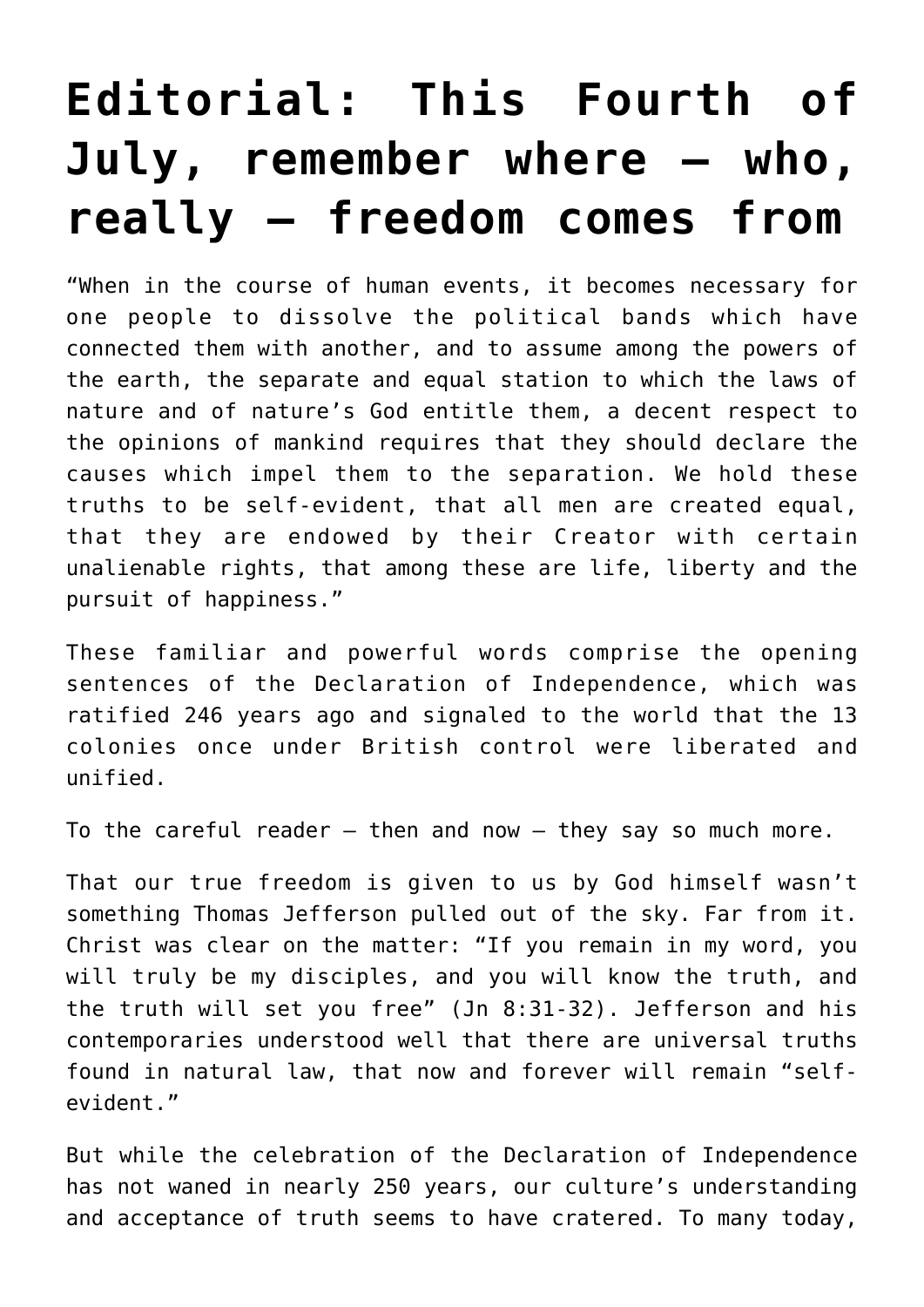truth is a concept that varies depending on one's individual feelings and circumstances — from the understanding of what marriage is and can be, to the biological science of sex and gender. Pope Francis called this insistence to define our own truths "the spiritual poverty of our time." His predecessor, Pope Benedict XVI, said, "The evangelization of culture is all the more important in our times, when a 'dictatorship of relativism' threatens to obscure the unchanging truth about man's nature, his destiny and his ultimate good."

So what does this have to do with freedom? In a word: everything.

During his 1995 visit to the United States, Pope St. John Paul II spoke at a Eucharistic celebration at Camden Yards in Baltimore. A generation later, his words are even more prescient: "America has always wanted to be a land of the free," he said. "Today, the challenge facing America is to find freedom's fulfillment in the truth: the truth that is intrinsic to human life created in God's image and likeness, the truth that is written on the human heart, the truth that can be known by reason and can therefore form the basis of a profound and universal dialogue among people about the direction they must give to their lives and their activities.

"Democracy cannot be sustained without a shared commitment to certain moral truths about the human person and human community. The basic question before a democratic society is: How ought we to live together? In seeking an answer to this question, can society exclude moral truth and moral reasoning? Can the biblical wisdom which played such a formative part in the very founding of your country be excluded from that debate?

"Would not doing so mean that America's founding documents no longer have any defining content, but are only the formal dressing of changing opinion? Would not doing so mean that tens of millions of Americans could no longer offer the